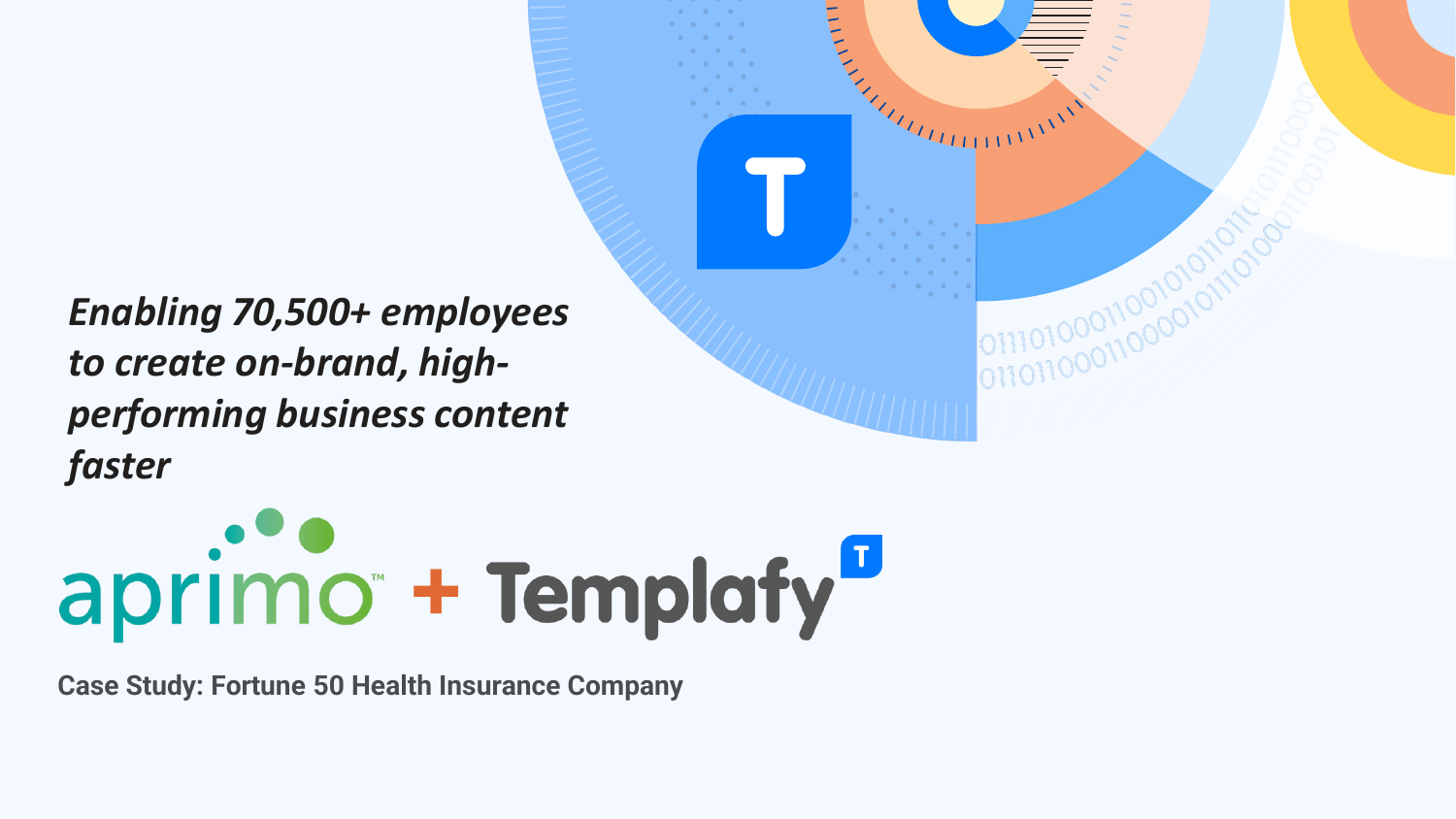## **Executive Summary**

- **As a Fortune 50 Health Insurance company**, the client faced ever-increasing needs to help 70,500+ employees *develop high impact, brand-compliant communications, in a nimble and time-efficient way.*
- **Global partnership with Templafy and Aprimo** enables the *Fortune 50 company to create better performing business content faster*, along with the organization, centralization, and brand activation for *everyone* in the organization.
- **Templafy** is a content enablement platform in the SaaS space that aligns workforces and enables employees to create onbrand, high-performing business content faster.
- **Aprimo's** SaaS Digital Asset Management (DAM) and Work Management solutions gives teams the power to create, manage, and share engaging, on-brand customer experiences more efficiently than ever before, in every channel.

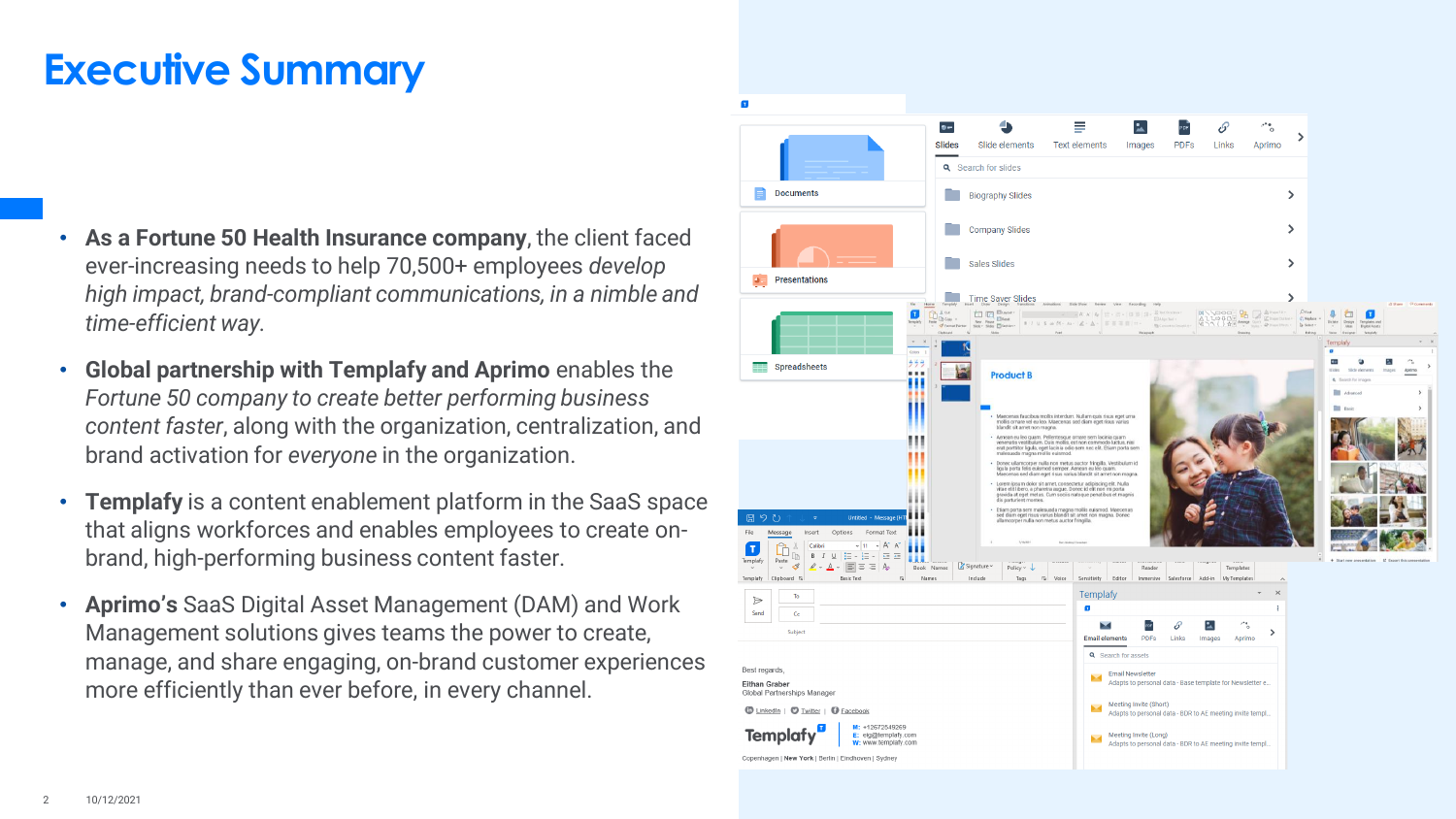## **How Templafy and Aprimo help accelerate business performance**

Aligning the workforce and enabling 70,500+ employees to create on-brand, high-performing business content faster.

#### **INCREASES EMPLOYEE PRODUCTIVITY**

**By automating the complex, time-consuming and repetitive tasks of content creation for both the corporate marketer and the insurance agent**

- **Removed bottlenecks in the content creation process**, automate formatting, editing and insertion of information and data.
- **Builds large complex documents** fast and compliant through automated document assembly.
- **Business and Sales:** Streamlines content and increase upsell opportunities for 70,000+ employees by equipping them with on-brand content

# With Templafy & Aprimo, the Client:



## **ENSURES COMPANY-WIDE BRAND ADOPTION AND LEGAL COMPLIANCE**

#### **By aligning the workforce globally through instant roll out of brand and legal updates to all content**

- **Intuitive access** to all approved company brand assets, slides and templates exactly where employees are working.
- **Automatically individualized and branded** templates with up-to-date company information in all business documents.
- Instant **global distribution** of brand assets to ensure real-time availability of latest content.
- **Brand and Communication:** Creates localized content without sacrificing corporate brand compliance

### **SEAMLESSLY INTEGRATES CURRENT SOFTWARE AND WORKSTREAMS**

**And stays ahead of the digital curve with a content operations & templatization system built for enterprise scale and digital transformation**

- **Supports the digital transformation strategy** by introducing more productive and compliant employee workflows across marketing and sales.
- **Saving up to 95% of IT's time** by enabling the content teams to do updates to templates and distribute content.
- **Seamlessly integrating into the larger ecosystem** with both Office and Google Workspace and integrations with relevant systems, including CRM, DXP, etc.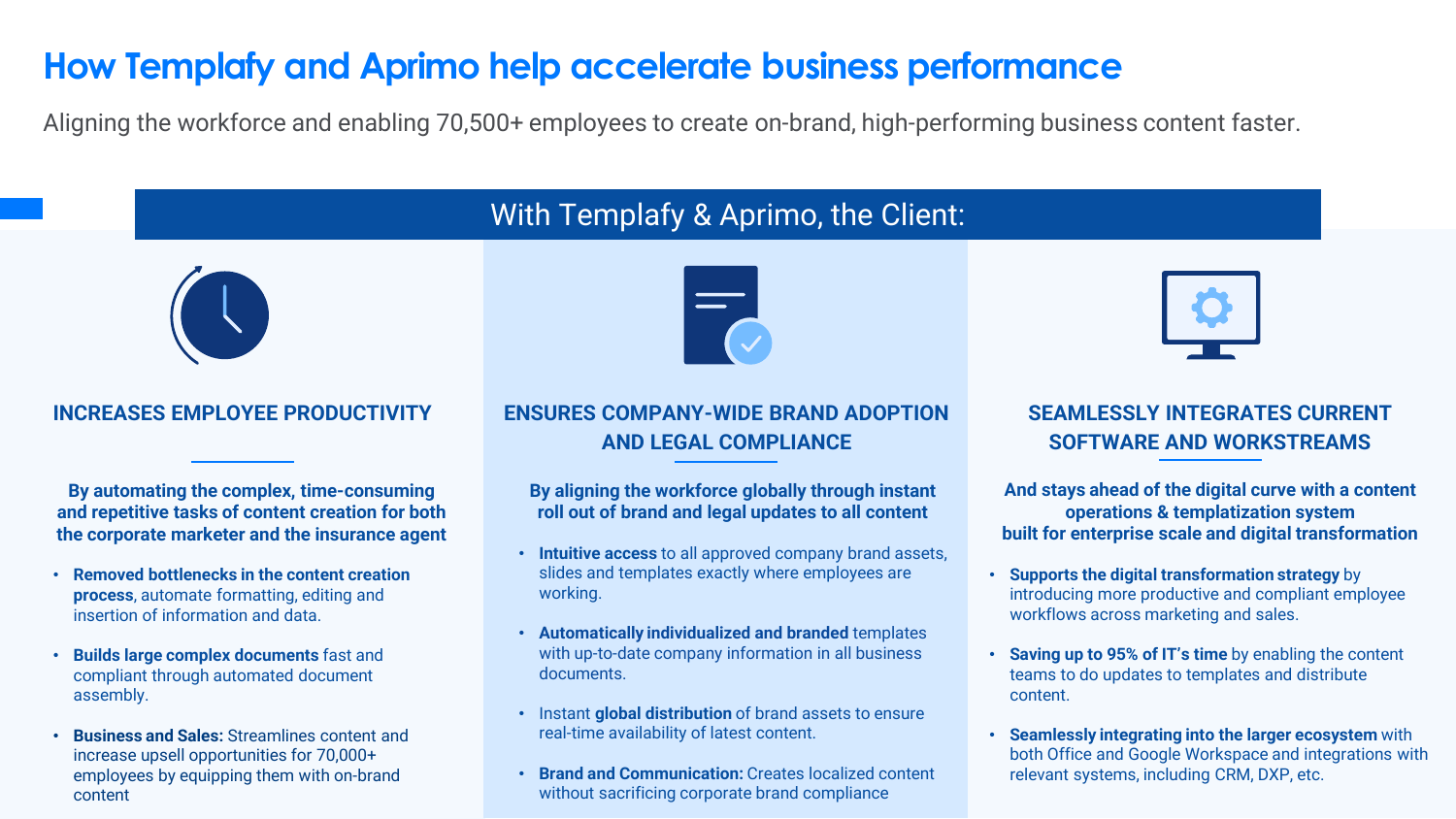## **Fortune 50 company: Achieved 93% activated users**

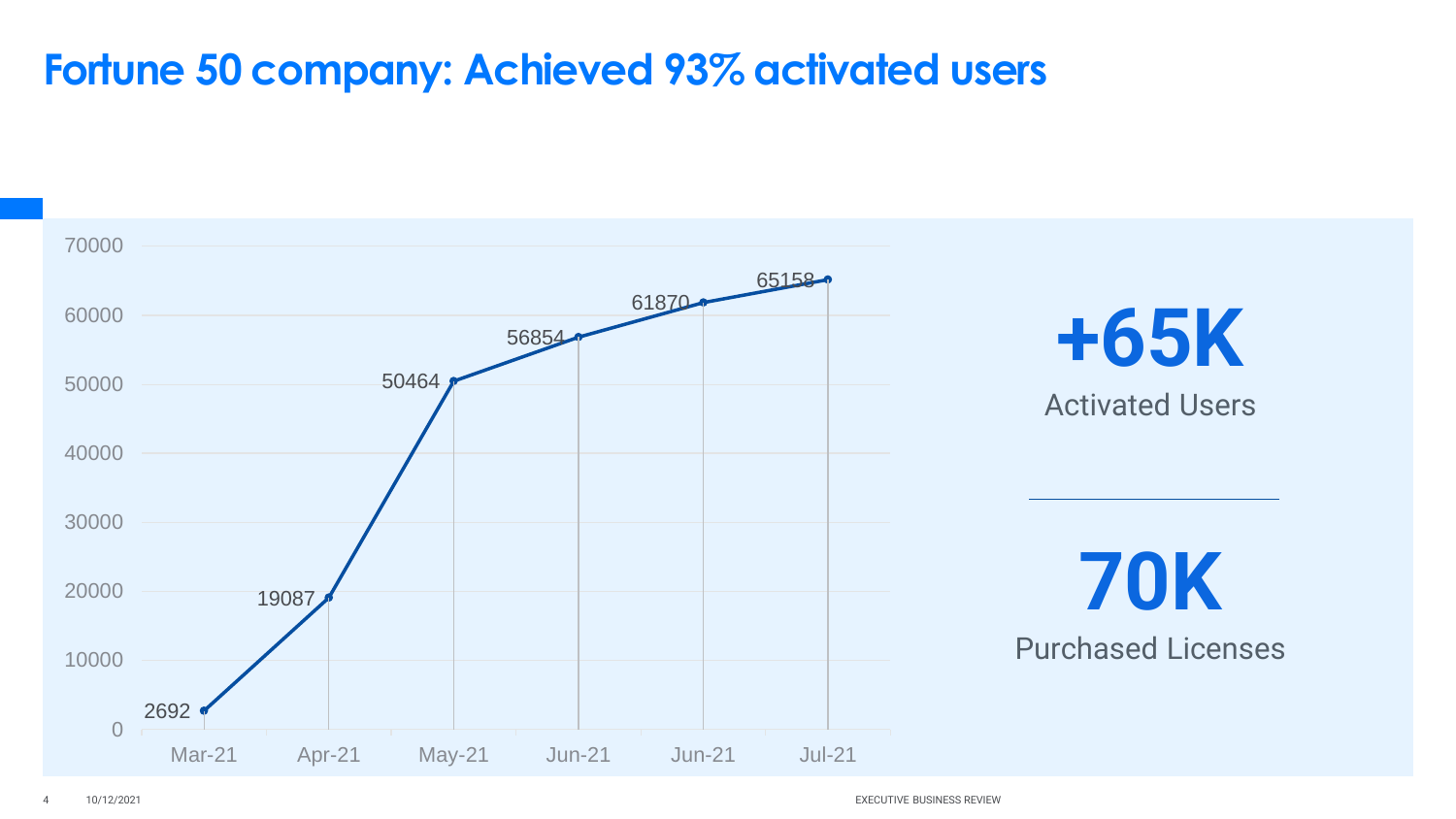## **Success with Templafy and Aprimo**

### **Ensuring Brand Compliance across the org**

- 100% legal compliance in all content and docs leaving the org
- Localization of content across geographies while operating under centralized oversight allows for local empowerment without sacrificing brand consistency

### **Easy access to and distribution of all branded content**

- Solved the access issue and ensured all employees have access to branded content and can easily find content
- Increased utilization of brand consistent Documents and Assets in the platform
- Empowered end users to use the latest on-brand materials for day-to-day tasks

### **Improved efficiency when creating and finding content**

- Ensured marketing is always focused on creating campaigns & content that directly support corporate-wide goals
- Reduced the amount of time agents spend creating new presentations and finding content
- Reduced Brand, Marketing, Comms. & IT teams' time supporting organization with content

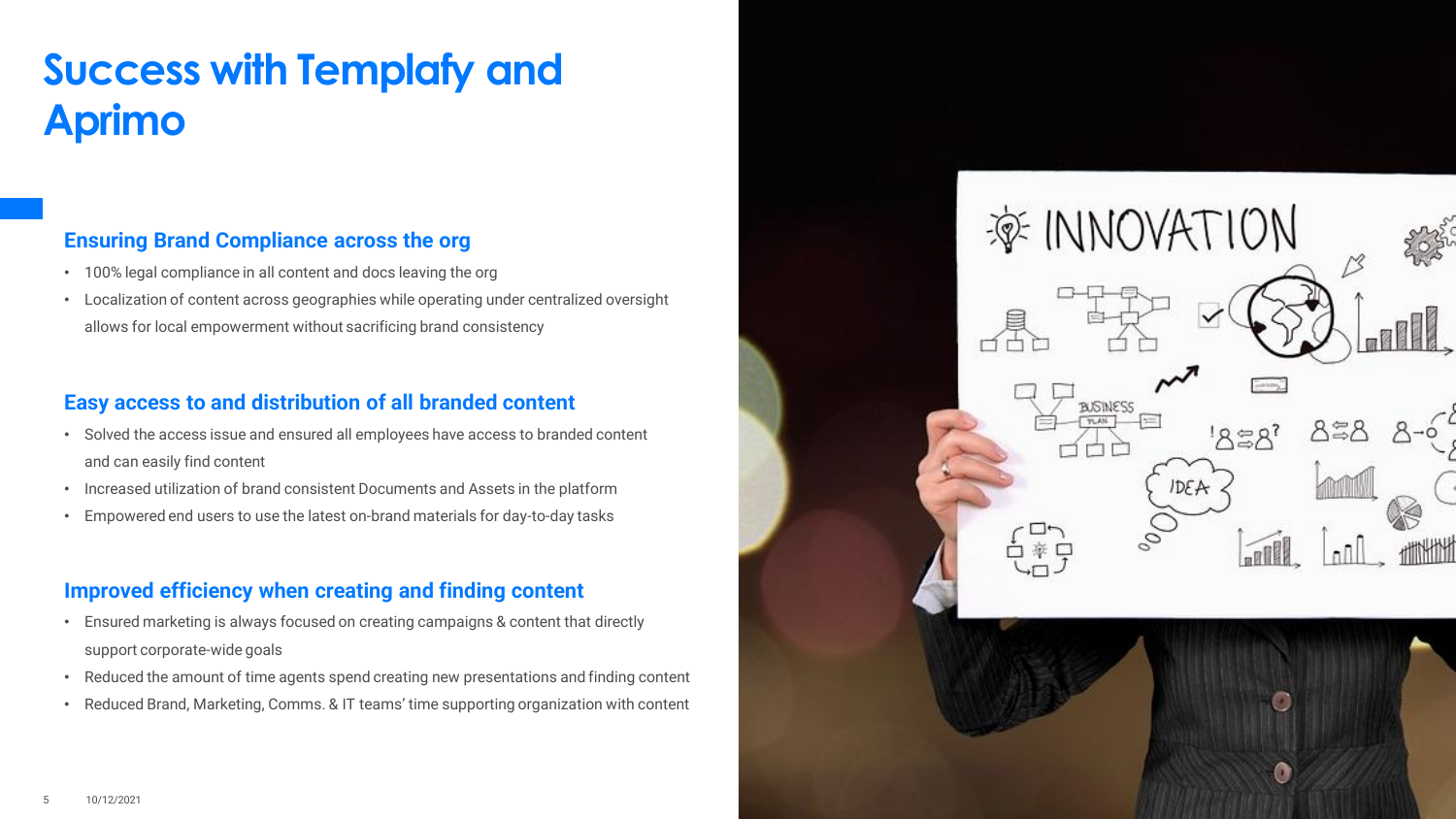## **Steps to maximizing value with Templafy and Aprimo**

#### **EMBED**

Templafy & Aprimo integrated into IT and business enablement tech stack

**COLLABORATE, TRACK & SIGN** Business content securely delivered, tracked, and signed

#### **AUTOMATED VALIDATION**

Instant reliable validation of content and brand-usage

#### **USER PRODUCTIVITY**

Complex content & document assembly and power tools for time savings

#### **COMPLIANCE & PERSONALIZATION**

Dynamic templates & content optimized for brand and legal compliance

#### **GLOBAL ACCESS & USABILITY**

Permissions based on geographies, global access to compliant content and docs

VALUE **INCREASE** 

#### **GREAT CONTENT**

On-brand content, workable designs and well-built templates and email signatures